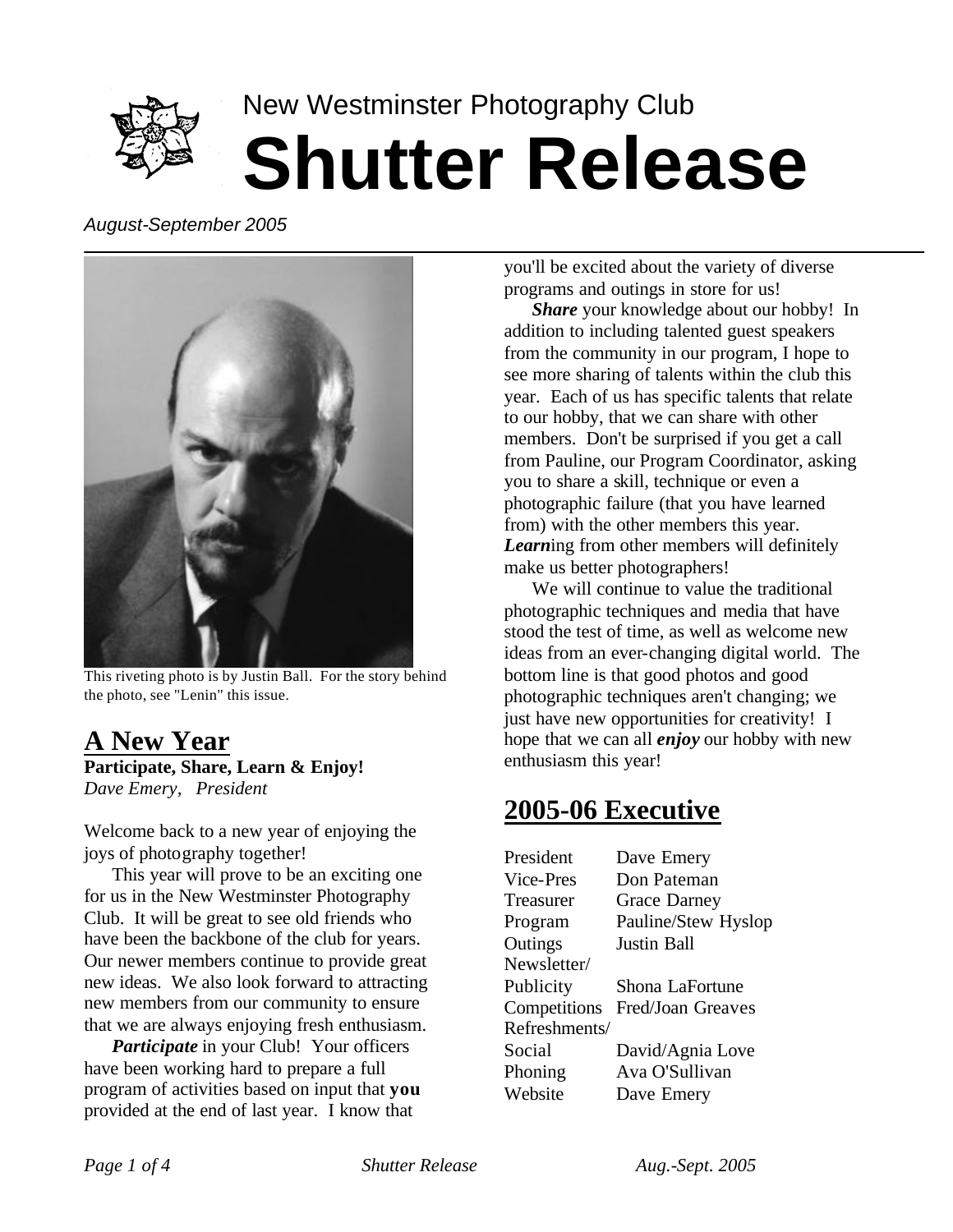# **Upcoming Program**

**NOTE** that **for September only**, we will meet on the 2nd and 4th Tuesdays. **Normal meeting dates** are the **1st** and **3rd** Tuesdays of each month. Any exceptions will be noted in the newsletter and on the website.

#### **September 13**

Summer project **"reflections"** to share. Bring a maximum of 10 slides, prints or digital images to show in a maximum of 5 minutes.

#### **September 27**

Part One of a two-part program on stereo photography, by Justin Ball. **Bring** a camera with any print film (a cheap disposable is fine) and pencil/paper. You will use the prints in Part Two at the next meeting.

**5 Minute presentation\*** by Dave Emery.

#### **October 4**

Part Two on stereo photography, by Justin Ball. **Bring** your prints from last meeting, an empty cereal box (we understand Corn Flakes work best but really, anything goes), a ruler, pencil, **sharp** Xacto or utility knife (or razor blade if you like to live dangerously), and a plastic right angle from your old school geometry set. Share and cope if you are missing some of these. **5 minute presentation\*** by Don Pateman.

*If you have questions about these workshops, contact Justin Ball. See "Contacts" at the end of the newsletter.*

#### **October 18**

Members' Projection Night. Bring 2 slides/digital images for **projection** (If you're a print maker only, you'll be up on Nov. 15.) **5 minute presentation\*** by Grace Darney.

*The complete annual schedule (subject to change) will be available on the club website, or printed copies can be obtained from Dave at meetings.*

#### **\*Your 5 minutes**

What is this "5 minutes presentation" you see in the program? It's your 5 minute opportunity (after the opening announcements) to show a slide set, a series of prints, talk about a technique, a piece of equipment or….?? (as long as it relates to photography.) The tentative schedule will be announced at the first meeting. Unfortunately, we have more members than available dates, so if you can't be there or really, really would like to participate and are not on the list, contact Pauline (Program) and she'll see what she can do.

### **Planning Ahead**

Are you registered yet for the **October 15, 2005** Abbotsford Photo Arts Club Seminar? Feature speaker Michael Grandmaison. We have a few brochures or you can pick one up at most photo stores or at the library. (You will receive one if you have attended before.) You can check the club's website (www.apac.bc.ca) for information. Popular workshops fill up fast. This is still one of the great photographic workshop bargains around. **Highly recommended**.

We participate in several local club or CAPA club events. Next up is the Delta Print Challenge. We had an excellent set of prints last year - let's try to move up another standing this time! Print rules will be in the next issue or available separately at a meeting.

The **Christmas Party** will be on December 6 (I know, but it's sooner than you think). Mark your calendars now and line up your guests. Dave Emery will show a program on Egypt. Silent auction as always. Not to be missed.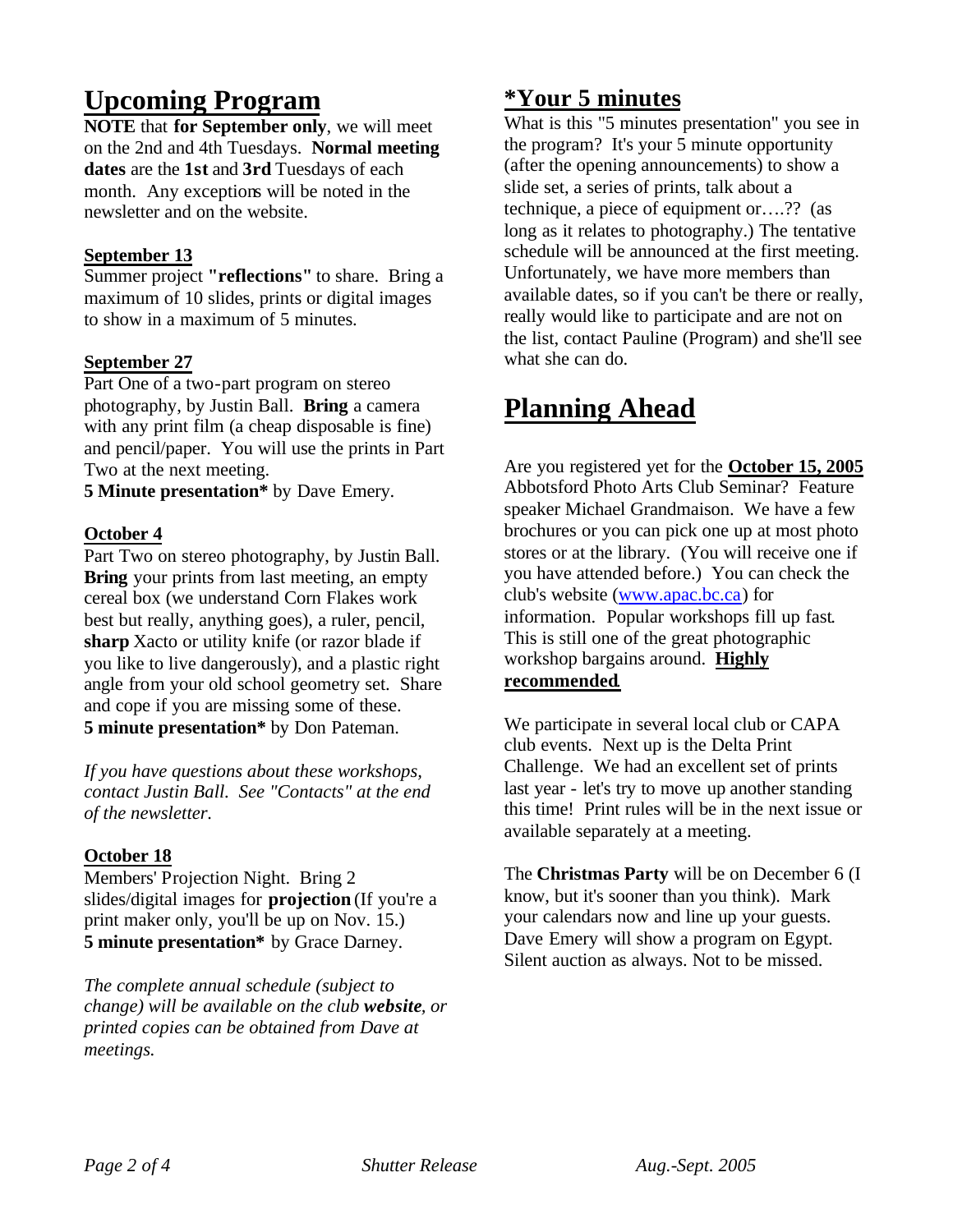### **Outings**

Justin (see "Contacts") has intriguing and varied outings planned for this season, with something to meet every request, and lots of twists to spark your creativity.

#### **Sunday, October 2**

Out-of-town day trip to the Squamish Chief and "caves" (big blocks of granite that will make you feel very tiny) and a beach which yields a wide assortment of washed up objects. Although it is a 5-8 walk to the caves, this outing is suited for those with limited mobility as there are plenty of views from around the parking area. Meet at the school at 9:00 a.m. to carpool.

#### **Saturday, November 19**

A Skytrain trip to Vancouver - Gastown and area. Meet at the New Westminster SkyTrain station (Columbia & 8th) at 10:00 a.m.

In the planning stages: Bowen Island, New West night photography and some teamwork assignments such as "Almost Famous" (see "Lenin" for an idea of this).

### **Our Website**

#### **www.nwphoto.org**

Check out the website for the current **schedule**, outings (upcoming and past), **announcements**  (linked in the last paragraph of the home page) and members' **galleries**.

As a member, you may have a page in the gallery. If you have a personal or photo business website, you may link it from your club page also. If you don't have digital images, we can scan your slides or prints for you.

If you have any announcements or notices, photos to post or questions, send them to Dave. (See contacts section in this newsletter).

Members may also have an email address (you@nwphoto.org) either forwarded to your usual mailbox or one you can set up on Outlook or whatever you use. Talk to Shona or Dave.

#### **"Lenin"**

#### *Justin Ball*

At college for the spring semester and breaking my back at a temp labour agency, I could get away growing a beard of sorts. A prof said, "You know, you look like Lenin". I arrived at a job site with a guy called David, and the foreman said, "OH GOD! They've sent me Lenin and Trotsky" (David looks like a young Trotsky). Being offered an interview at BC Ferries, I decided it had to come off, but I wanted a pic of me. I found images of Lenin on Google, found some easy ones to do. Borrowed an old suit, gathered some table lights. Shot with 100ASA colour print film and a Canon AE1 with the help of my friend Darryl. Wal-Mart processing, asked for B and W. Just upped the contrast a bit after scanning and using Photoshop. Just wish I'd found David for a shot of Lenin and Trotsky at their desk.

*(I'm impressed by Justin's work taking this image from the concept stage. So many of us only take photographs that we "find" but much more challenging are the still life, arranged photos and portrait fields. I would love to feature more photos and stories in the newsletter. If you have a photograph from your past or your travels that links to a tale, send me both. I can scan your images and type your handwritten notes, so don't let lack of a computer hold you back - Shona).*

### **Progress**

#### *Peter Ellis*

As we get older, there's an easy temptation to look back and say "Ah, yes – but I remember when…".

Let's now remember (or be reminded) how things were when our club began – in 1947, when it was known as the New Westminster Colourslide Photography Club.

Hey ! Colour ! That was cutting-edge stuff then, for most photo-buffs were shooting black and white, using Kodak folding cameras or German viewfinder "miniatures". The higherend users had Rolleiflexes or (Wow !) Pentax SLRs. Handheld exposure meters were in the gadget bags of all serious photographers. Colour was moving into the scene, with the original Kodachrome (ASA 25) for slide